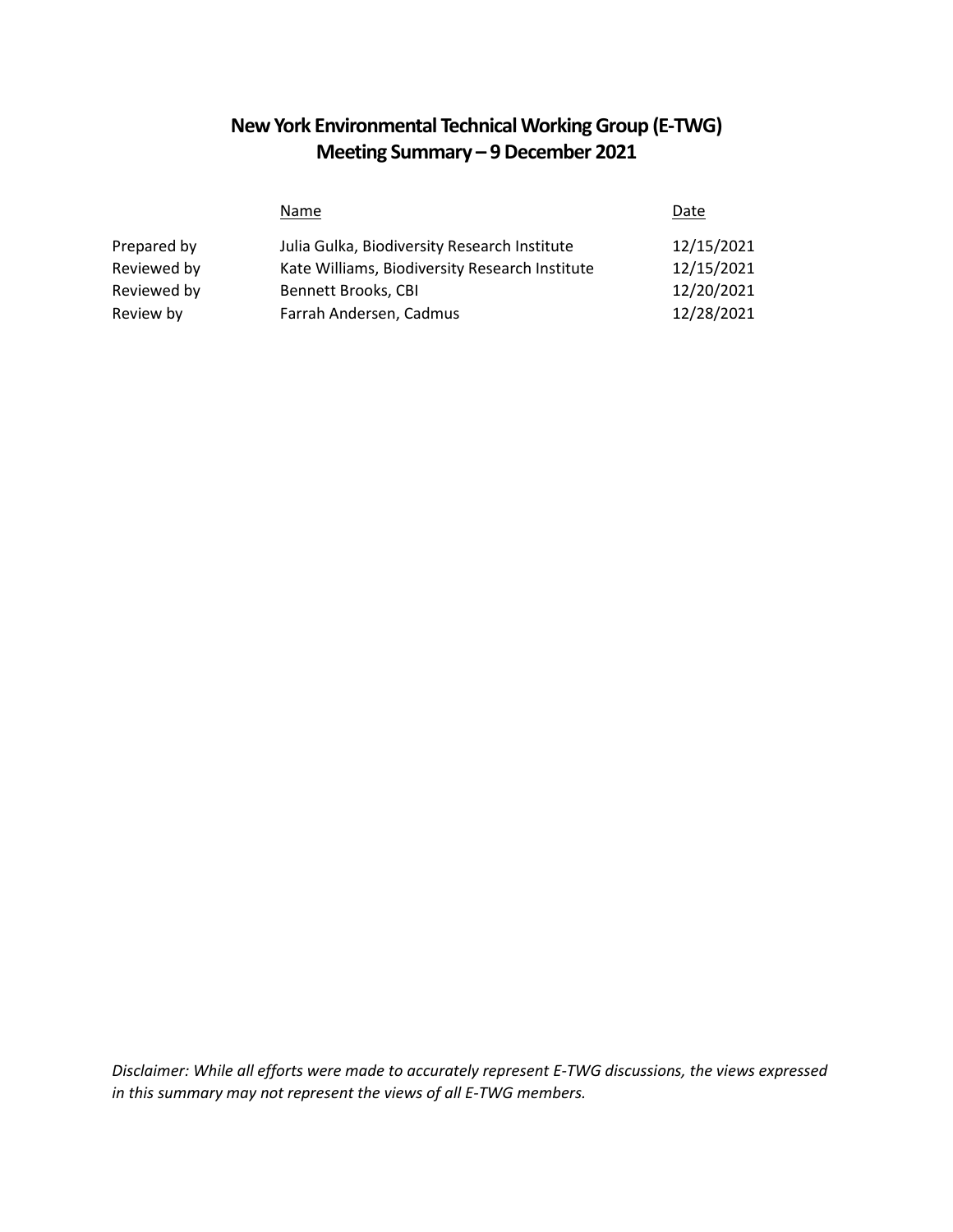# **Background**

As part of New York State's efforts to responsibly develop offshore wind energy, the New York State Energy Research and Development Authority (NYSERDA) convened the Environmental Technical Working Group (E-TWG) in 2018 to provide input to the state<sup>1</sup>. The fourteenth E-TWG meeting was held via video conference on 9 December, 2021. Twenty-three representatives from 19 member organizations participated (Appendix A).

This summary is intended to capture the key points of discussion and action items identified during the meeting and is loosely organized according to the structure of the meeting agenda (Appendix B). Opinions are not attributed to specific E-TWG members unless there is a clear reason to do so. For topics where there were differences of opinion among E-TWG members, this summary identifies areas of agreement as well as the different perspectives offered during meeting discussions.

# Action Items

- NYSERDA and support staff will consider E-TWG input in evolving the E-TWG approach and meeting schedule for 2022 as well as in updating the E-TWG Charter. Support staff will reach out to E-TWG members in early 2022 with an update on plans and scheduling.
- NYSERDA and support staff will continue workplan and specialist committee development for guidance for pre- and post-construction assessment of changes in avian habitat use as well as moving forward with the joint regional synthesis workgroup and the State of the Science planning committee.
- E-TWG members are encouraged to send out updates to the group via email as they occur.

# Introduction

Bennett Brooks (Consensus Building Institute) provided a brief introduction. New representatives to the E-TWG include Renee Reilly (New Jersey Department of Environmental Protection). Gwen Gallagher (New York Sea Grant) also attended the meeting. The focus of this meeting was to discuss the E-TWG looking forward, including 1) mission and role, 2) meeting effectiveness, and 3) information sharing. There was also an opportunity for updates from E-TWG members.

# E-TWG Looking Forward

### Mission and Role

 $\overline{a}$ 

Kate McClellan Press (NYSERDA) introduced the topic of the E-TWG moving forward strategically. The offshore wind industry has evolved substantially since the inception of the E-TWG, including the formation of regionally focused groups like the Regional Wildlife Science Entity (RWSE), additional offshore wind players with each new lease sale, and the effects of COVID-19 on how the E-TWG functions and interacts. From NYSERDA's perspective, the E-TWG to-date has been successful in achieving objectives, and progress has already been made in terms of adapting to this changing context. A clear example of this is the joint E-TWG/RWSE workgroup to synthesize regional research priorities and recommendations. This type of collaboration fills a need while the RWSE gets up and running and

<sup>&</sup>lt;sup>1</sup> For meeting agendas, summaries, and presentations, see: [http://nyetwg.com/e](http://nyetwg.com/)-twg-meeting-archive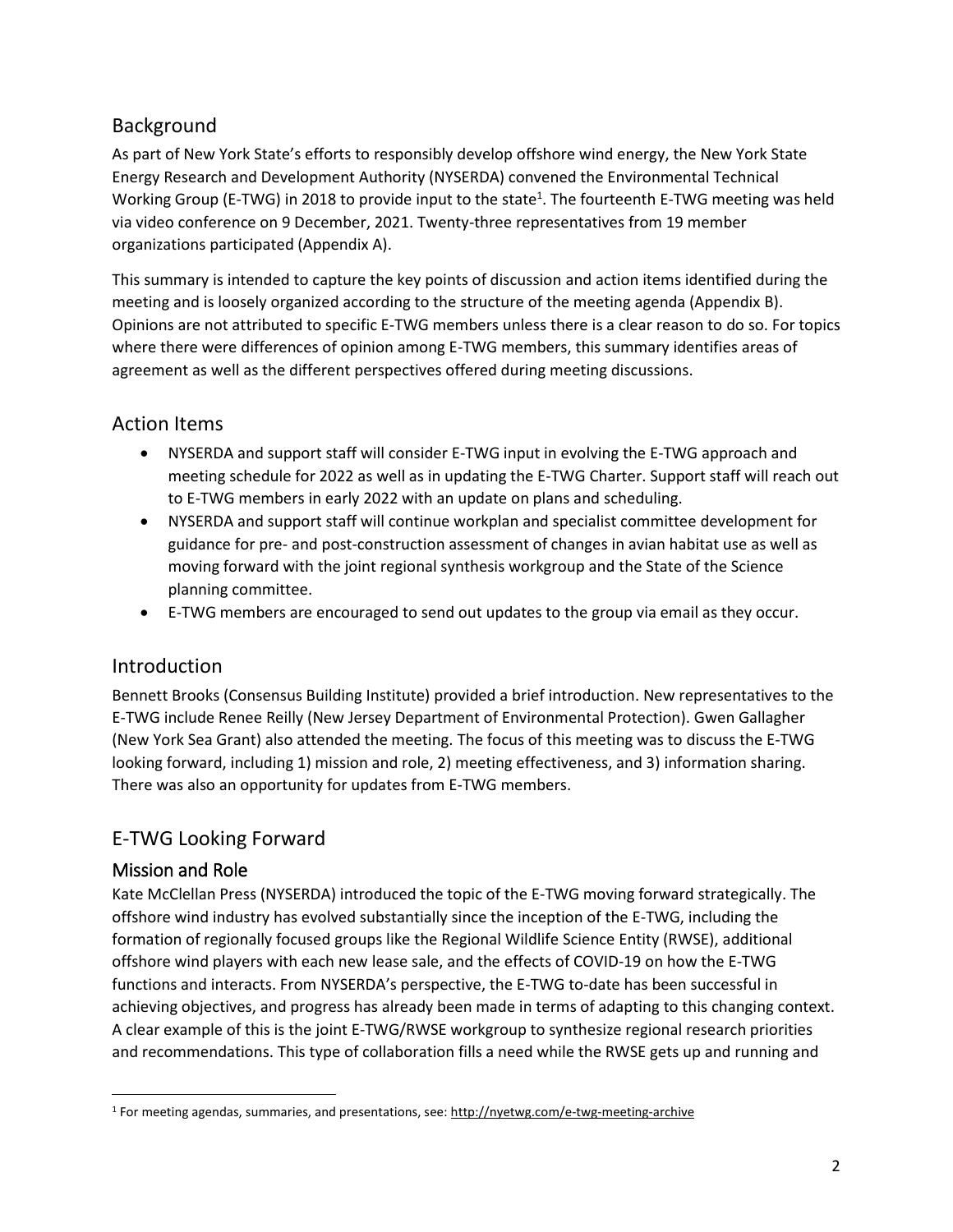ensures that efforts aren't redundant across groups. The E-TWG has always had a regional focus, which is a strength, but as the RWSE increasingly fulfills aspects of this role, there may be an opportunity for the E-TWG to focus more heavily on New York-related topics, such as environmental mitigation plans and cabling. In addition, NYSERDA continues to re-assess the project-specific Environmental Mitigation Plan process for effectiveness, and is considering language for the next offshore wind solicitation with feedback from E-TWG members to strengthen mitigation plans.

#### *Discussion*

- *Fostering relationships – E-TWG members indicated the value of the group for fostering partnerships across sectors and promoting a willingness to work collaboratively on common priorities, while recognizing that it is more difficult to foster these relationships virtually.*
- *Clearly define the roles of the E-TWG and RWSE E-TWG members indicated that clearly defining how the E-TWG differs from the RWSE would be beneficial not only for E-TWG members but also for the broader stakeholder community. The group discussed the current benefits of the E-TWG include inclusivity, strong collaboration across sectors, focus on the New York Bight, the role that the group plays to host conversations on specific development projects as well as more broadly, as a vital link for working staff to advise Administrators on decisions, and the ability to support the RWSE.As the RWSE process evolves, it will be beneficial to clearly define, and revisit as needed, how the E-TWG is unique.*
- *E-TWG Scope – E-TWG members cautioned that if the E-TWG becomes more New-York focused, it should still retain some regional focus, particularly given that wildlife doesn't recognize state boundaries and that power procurements are regional. The E-TWG could help to ensure coordination across states, particularly in the case of New Jersey, and help to coordinate between developers with leases in the New York Bight, which will be necessary as new leases come online. The RWSE will be necessarily limited in its scope, so by working in parallel and as partners, we can collectively accomplish more.*
- *Adaptive management – E-TWG members recognized that the multi-phased leasing process in the New York Bight, as well as strong existing environmental research in this region, provides an opportunity to integrate data into the development process and adaptively manage the industry to integrate what we learn from research and monitoring.*

### Meeting Effectiveness

Kate Williams (Biodiversity Research Institute) and Bennett Brooks introduced a discussion on scheduling future E-TWG meetings given COVID-19 uncertainty, how to think about representation across sectors on the E-TWG, and how to ensure consistent representation on the E-TWG over time.

#### **Proposed Meeting Schedule**

Given planned efforts of three E-TWG Specialist Committees (Regional Synthesis Workgroup, Sitespecific guidance committee, and 2022 State of the Science Workshop planning committee), as well as associated workshops planned for each of these efforts, support staff recognized that 2022 will be busy. As such, staff proposed holding only two full E-TWG meetings next year – a spring and a fall meeting, ideally in person, with shorter ad hoc virtual meetings scheduled as needed. In addition to looking for feedback on this proposed schedule, E-TWG support staff also noted continued uncertainty due to the pandemic, and requested feedback on how to make virtual E-TWG meetings as effective as possible if we are unable to resume in-person meetings in 2022.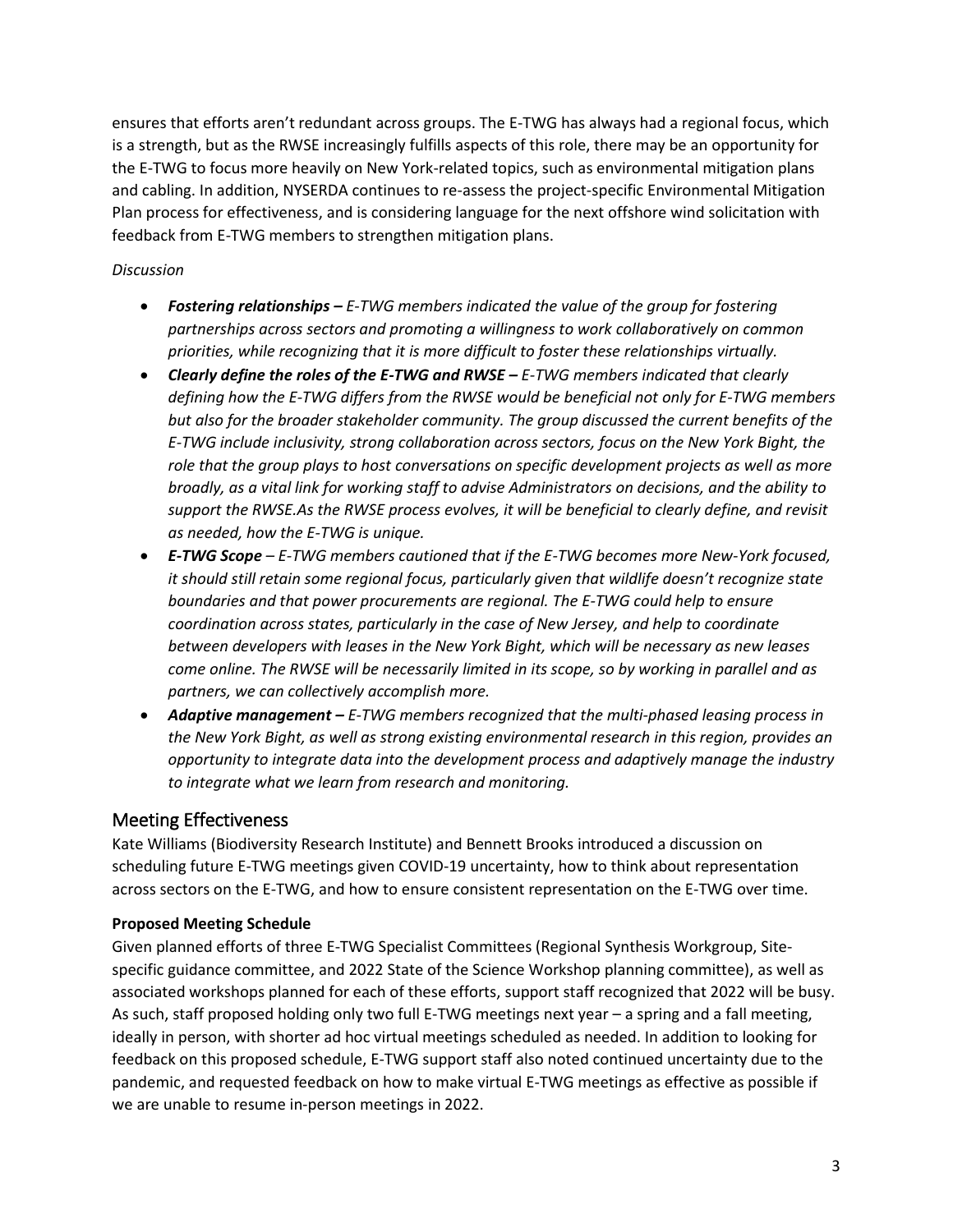#### *Discussion*

 $\overline{a}$ 

- *COVID-19 precautions – E-TWG members were interested in the degree to which NYSERDA would require proof of a negative test and vaccinations to meet in person. Kate McClellan Press indicated that NYSERDA is unable to require vaccinations, but that it may be possible to use a venue that has such a requirement.*
- *Travel permission – Multiple state representatives indicated the difficulty in gaining travel permission and thus the benefit of access via virtual meetings. Kate McClellan Press indicated that even if the E-TWG transitions back to in-person meetings, NYSERDA will work to ensure more and better virtual participation options than in the past.*
- *Meeting efficiency – E-TWG members suggested that in-person meetings be full day (to maximize time together), while any virtual meeting should be no longer than 2-2.5 hours for efficiency and effectiveness. Meetings generally should prioritize topics that require collaboration and discussion. There may be opportunities to meet in conjunction with larger events and conferences, including the State of the Science Workshop.*
- *Form following function – E-TWG members suggested that meeting structure be dependent on the role of the E-TWG and scope (previous discussion) and ensure that the group isn't meeting for the sake of meeting.*
- *State coordination – Recognizing the importance of this group as a larger regional forum for discussion, a suggestion was made to consider the E-TWG evolving into a group that could be hosted by different states depending on the topic to help with coordination. An E-TWG member indicated that a challenge in state coordination relates to states leasing power from multiple geographies (e.g., New York Bight, Gulf of Maine). Kate McClellan Press indicated interest in thinking creatively about how states are coordinating, and that the RWSE state caucus could play a role in this discussion.*
- *2022 meeting schedule and New York Bight leasing – Several E-TWG members suggested that holding one or more ad hoc virtual meetings in spring 2022 could be beneficial to discuss the new leases in the New York Bight.*
- *Email communication – Some members wanted to conduct most information-sharing via email, while others preferred not to increase email traffic. One member suggested that emails should be sent out when a very specific response is requested, rather than having more general or multitopic emails. Another member suggested that there be some time allocated during meetings for updates, and that these should not all come via email prior to meetings. There was also a suggestion that relevant updates should be shared with the E-TWG as they come up, rather than waiting for written updates prior to an E-TWG meeting.*

#### **Representation Across Sectors and Ensuring Consistent Representation**

Recognizing that E-TWG members see the inclusivity of this group as valuable, as the offshore wind industry continues to grow, it is important to consider E-TWG membership. The E-TWG Charter<sup>2</sup> currently states that the group includes a single point person from each developer and eNGO organization. Since the charter was finalized, NYSERDA has also instituted a practice of designating an alternate representative for interested organizations. Member selection is based on geographic

<sup>&</sup>lt;sup>2</sup> E-TWG Charter [https://www.nyetwg.com/\\_files/ugd/78f0c4\\_c5ff2007e0ca4c72a92f83a4a9edb8cf.pdf?index=true](https://www.nyetwg.com/_files/ugd/78f0c4_c5ff2007e0ca4c72a92f83a4a9edb8cf.pdf?index=true)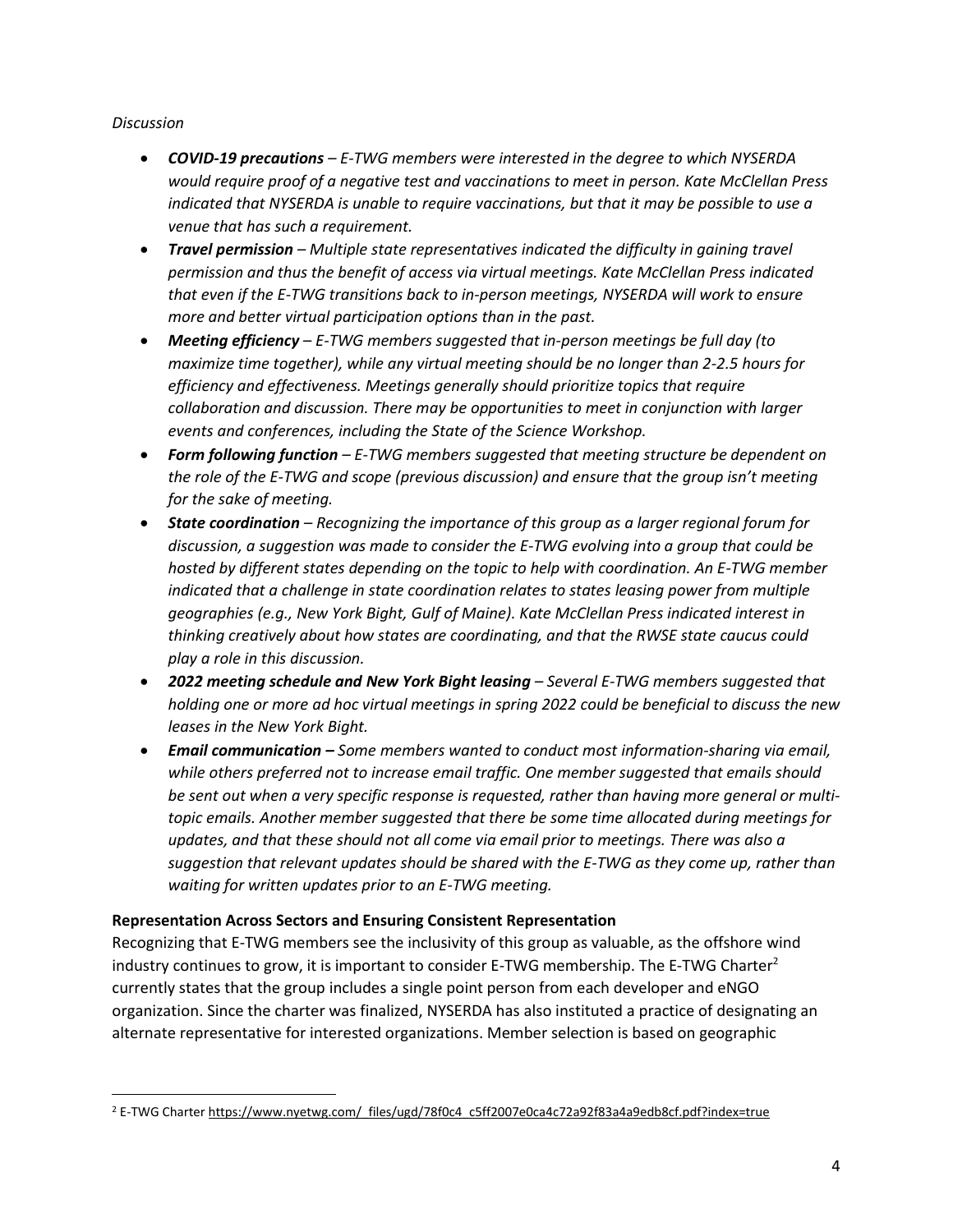relevance, balance across sectors, and engagement. NYSERDA and the E-TWG have jointly made decisions on adding representatives.

#### *Discussion*

- *Developer representation - An E-TWG member shared the approach of the RWSE on this topic,*  which is that developer representatives have the opportunity for membership if they are *represented by an active lease, either by virtue of a single company or joint venture. Several developer E-TWG members suggested that while it may not be necessary to have a representative from each lease area as well as representatives that work across portfolios, it can be useful to have the flexibility to do so, particularly for projects from which New York is procuring power.*
- *Balance – Given that the E-TWG typically does not hold formal votes, E-TWG members expressed that numerical balance was less important than ensuring all perspectives are represented. In addition, it was suggested that the E-TWG continue to have opportunities to bring in outside experts as needed.*
- *Consistency – E-TWG members indicated that flexibility is key given dynamism of activities, and that a primary and alternate representative should continue to be the approach, with the expectation that primary and alternate members are communicating regularly to ensure continuity. This is seen as particularly important when there is turnover in a position to ensure that new representatives are brought up to speed on E-TWG expectations and discussion.*

### Updates

### Equinor Foundations Update

Laura Morales (Equinor) provided a brief update on the company's current plans for Empire Wind 1 and 2 (OCS-0512). The company has secured a Notice of Intent from the Bureau of Ocean Energy Management and the Environmental Impact Statement (EIS) process has started, with an anticipated public comment period for the draft EIS in August 2022. They expect all federal and state approvals and anticipate starting construction in late 2023. Equinor has recently removed gravity-based foundations as an option for its lease areas, and are now planning on using mono-piles for turbines and jacket foundations for offshore substations. This decision was based on geotechnical study findings that the use of gravity-based foundations would require significant seabed preparation, which in turn would have higher costs and would impact the feasibility of the project. There were also logistical construction challenges related to fabrication and transport, as well as lack of interest from other offshore wind development companies, which affected prospects for the gravity-based foundation supply chain.

Given this change in plans for foundations, Equinor is updating the underwater acoustic model analysis that will replace the current Construction and Operations Plan appendix, and developing a proposal for mitigating pile-driving impacts, which will include standardized practices including seasonal restrictions, daytime-only pile-driving, the use of passive acoustic monitoring (PAM), ramp-up, and double bubble curtains or equivalent technology.

*An E-TWG member suggested additional consideration for potential noise impacts to diving birds during pile-driving.*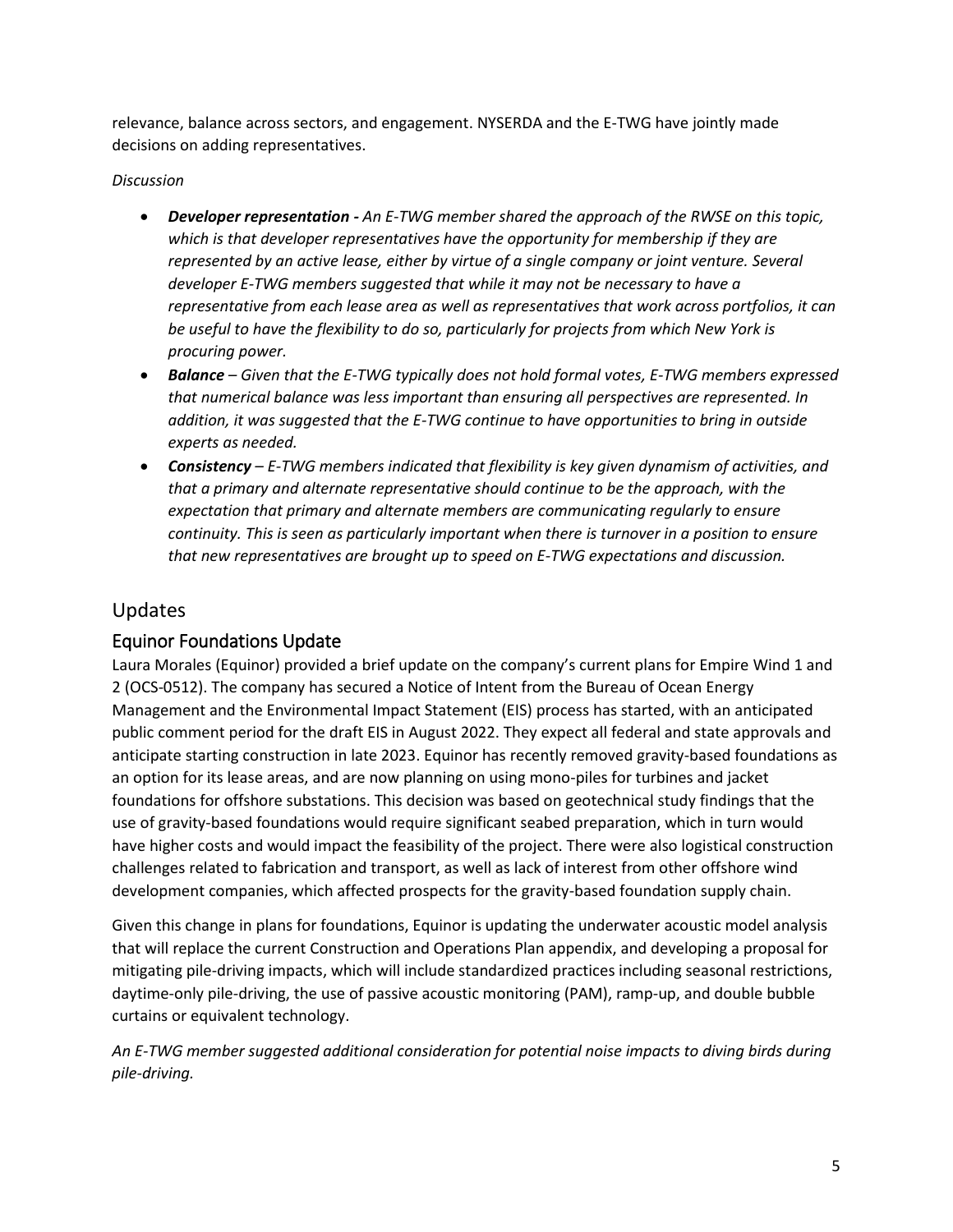### NYSERDA Updates

Kate McClellan Press (NYSERDA) provided updates on NYSERDA activities including:

- $\bullet$  A Request for Proposals for acoustic and oceanographic surveys<sup>3</sup> to support offshore wind development in the New York Bight to support PAM network development and understanding of the cold pool;
- Newly released stakeholder engagement guiding principles for offshore wind in New York State<sup>4</sup>, which includes new requirements for offshore wind solicitation proposers to develop a stakeholder engagement plan similar to the environmental mitigation plan;
- A planned Request for Information for the draft scope of the cabling study (discussed at previous E-TWG meetings), which will include a public comment period and opportunities for additional E-TWG input as the project moves forward; and
- The Sunrise Environmental Mitigation Plan meeting summary and presentation from the October meeting are available on the E-TWG website<sup>5</sup>.

### Additional Updates

 $\overline{\phantom{a}}$ 

- The Nature Conservancy and Inspire Environmental recently released a report on nature-based designs for scour protection and habitat at offshore wind structures<sup>6</sup>.
- The Sunrise Wind marine mammal monitoring plan will be submitted as part of the project's Incidental Take Application and will be published in spring 2022. The long-term PAM monitoring plan will be submitted much later, likely 90 days prior to construction.
- The Massachusetts Fisheries Working Group is meeting on December 10
- A decision is expected on the next Massachusetts offshore wind solicitation by December 17.

[https://portal.nyserda.ny.gov/CORE\\_Solicitation\\_Detail\\_Page?SolicitationId=a0rt000001PzU3fAAF](https://portal.nyserda.ny.gov/CORE_Solicitation_Detail_Page?SolicitationId=a0rt000001PzU3fAAF)

<sup>&</sup>lt;sup>3</sup> Request for Proposals for Acoustic and Oceanographic Surveys to Support Offshore Wind Development

<sup>4</sup> Guiding Principles for Offshore Wind Stakeholder Engagemen[t https://www.nyserda.ny.gov/All-Programs/Offshore-](https://www.nyserda.ny.gov/All-Programs/Offshore-Wind/Focus-Areas/Connecting-With-New-Yorkers)[Wind/Focus-Areas/Connecting-With-New-Yorkers](https://www.nyserda.ny.gov/All-Programs/Offshore-Wind/Focus-Areas/Connecting-With-New-Yorkers)

<sup>5</sup> Sunrise Wind Environmental Mitigation Plan <https://www.nyetwg.com/sunrise-wind>

<sup>6</sup> Turbine Reefs: Nature-Based Designs for Augmenting Offshore Wind Structures in the United States <https://blog.nature.org/science/science-brief/can-offshore-wind-development-enhance-fish-habitat/>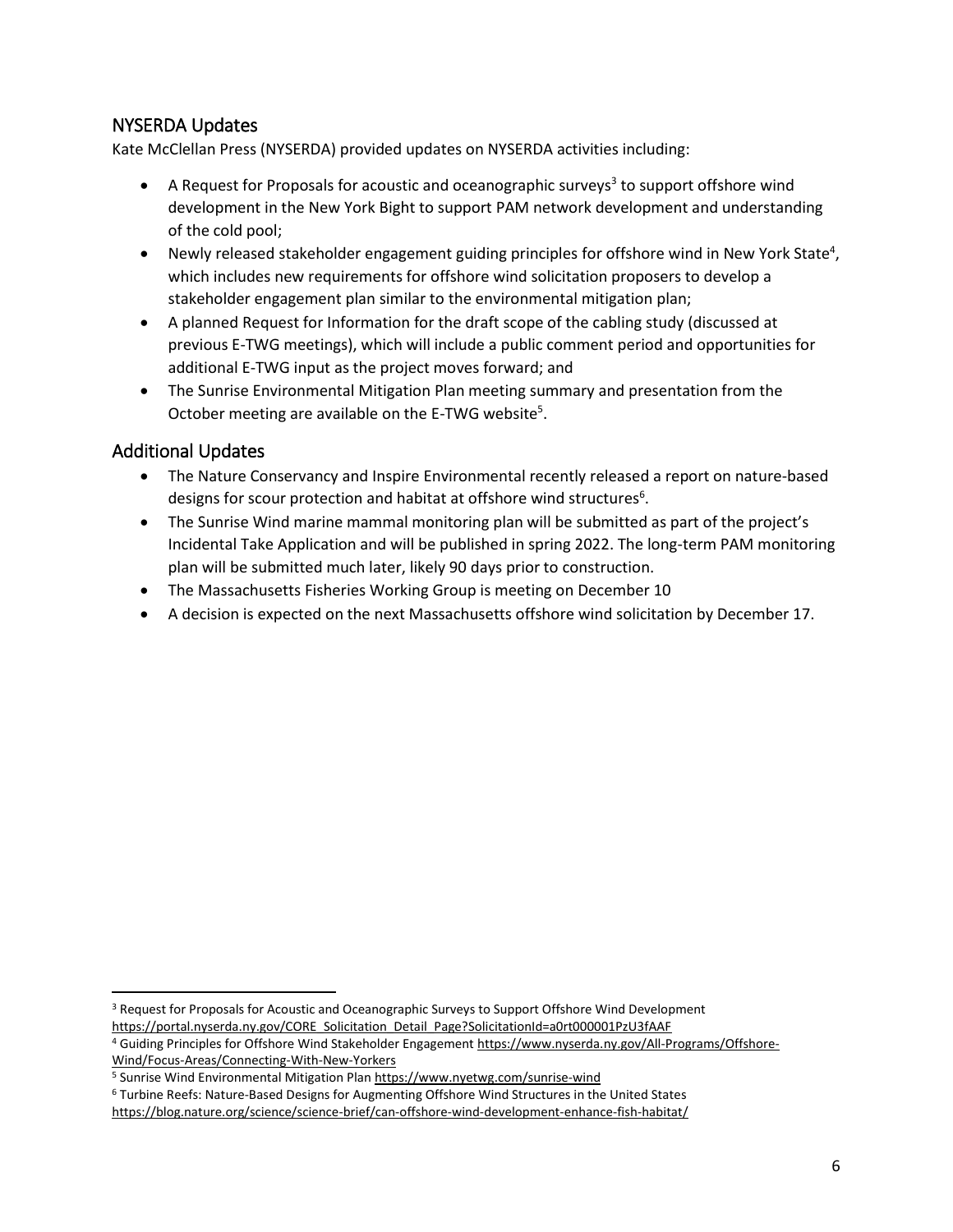| <b>Point of Contact</b>     | Organization                                  | <b>Stakeholder Type</b>   | Role           |
|-----------------------------|-----------------------------------------------|---------------------------|----------------|
| <b>Kate McClellan Press</b> | <b>NYSERDA</b>                                | <b>State Government</b>   | Convener/chair |
| Lisa Bonacci-Sullivan       | NY Dept. of Environmental Conservation        | <b>State Government</b>   | Observer       |
| Colleen Brust               | NJ Dept. of Environmental Protection          | <b>State Government</b>   | Observer       |
| Lisa Engler                 | MA Dept. of State                             | <b>State Government</b>   | Observer       |
| <b>Michael Evans</b>        | Ørsted                                        | Developer                 | Advisor        |
| Shilo Felton                | National Audubon Society                      | eNGO                      | Advisor        |
| Gwen Gallagher              | New York Sea Grant                            | <b>State Government</b>   | Observer       |
| <b>Elizabeth Gowell</b>     | Ørsted                                        | Developer                 | Advisor        |
| Terra Haight                | NY Dept. of State                             | <b>State Government</b>   | Observer       |
| Erin Healy                  | Mayflower Wind                                | Developer                 | Advisor        |
| Scott Johnston              | U.S. Fish and Wildlife Service                | <b>Federal Government</b> | Observer       |
| Shannon Kearney             | CT Dept. of Energy & Environmental Protection | <b>State Government</b>   | Observer       |
| Francine Kershaw            | Natural Resources Defense Council             | eNGO                      | Advisor        |
| Atma Khalsa                 | Avangrid Renewables                           | Developer                 | Advisor        |
| Carl LoBue                  | The Nature Conservancy                        | eNGO                      | Advisor        |
| Scott Lundin                | Equinor                                       | Developer                 | Advisor        |
| Anne Marie McShea           | Ocean Wind                                    | Developer                 | Advisor        |
| Laura Morales               | Equinor                                       | Developer                 | Advisor        |
| <b>Ruth Perry</b>           | <b>Shell New Energies</b>                     | Developer                 | Advisor        |
| Paul Phifer                 | <b>Atlantic Shores</b>                        | Developer                 | Advisor        |
| Renee Reilly                | NJ Dept. of Environmental Protection          | <b>State</b>              | Observer       |
| Matt Robertson              | Vineyard Wind                                 | Developer                 | Advisor        |
| <b>Emily Rochon</b>         | Vineyard Wind                                 | Developer                 | Advisor        |
| <b>Howard Rosenbaum</b>     | <b>Wildlife Conservation Society</b>          | eNGO                      | Advisor        |

### Appendix A: List of Participants

#### **Support Staff**

Farrah Andersen (Cadmus Group) Morgan Brunbauer (NYSERDA) Bennett Brooks (Consensus Building Institute) Laila El-Ashmawy (NYSERDA) Julia Gulka (Biodiversity Research Institute) Sherryll Huber (NYSERDA) Edward Jenkins (Biodiversity Research Institute) Kate Williams (Biodiversity Research Institute)

#### **Other Attendees**

Gwen Gallagher (New York Sea Grant)